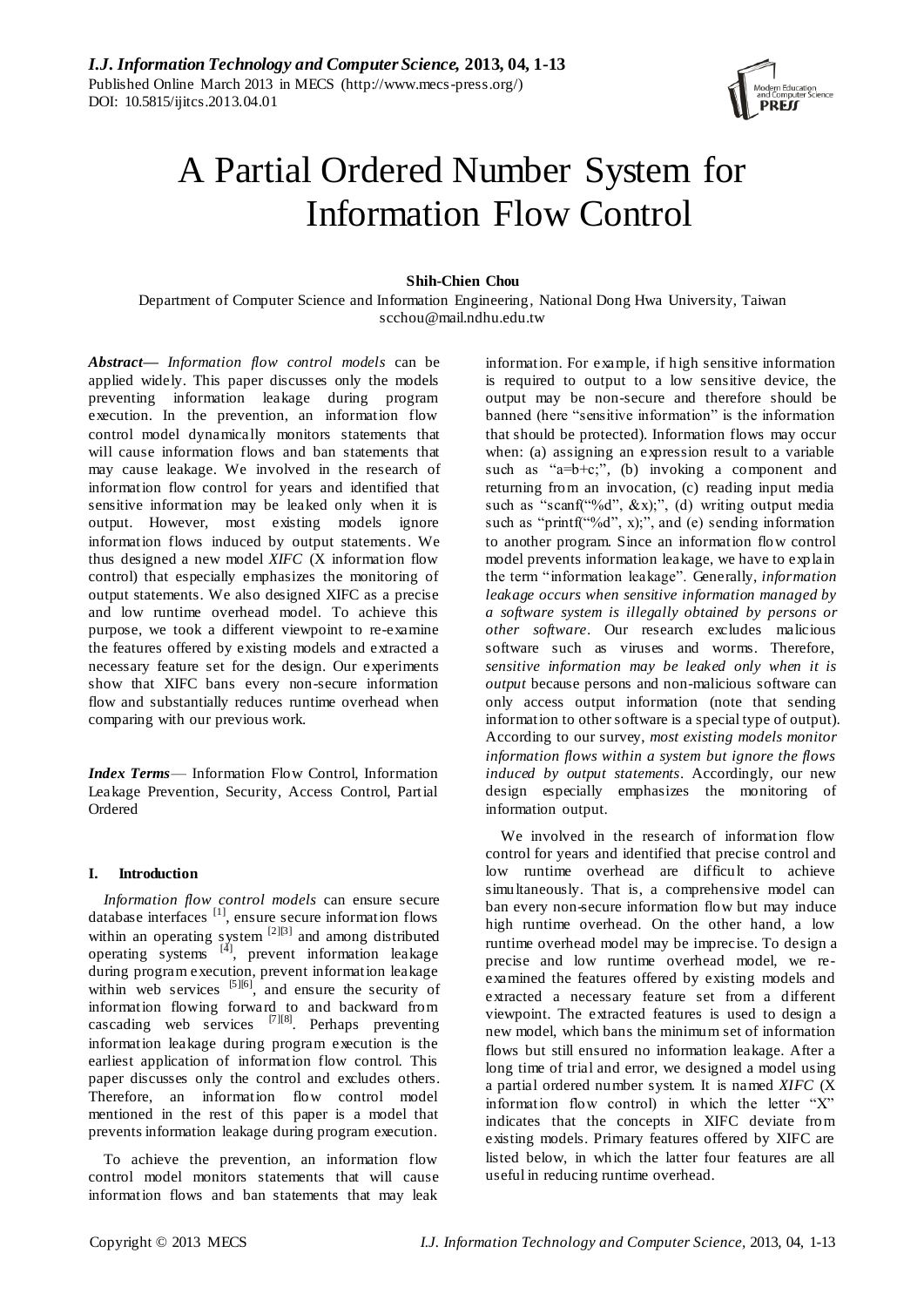- a. XIFC prevents information leakage during program execution. This feature should be offered by every information flow control model.
- b. XIFC uses simple partial ordered numbers instead of complicated mechanisms such as decentralized labels and role -based permissions to represent security levels. Checking the validity of information flows using number comparison is expected to be faster than using the complicated mechanisms.
- c. XIFC strictly monitors every output statement but allows most other ones because only output may leak information. To allow most non-output statements, the join operator is applied to ensure no information leakage will occur.
- d. XIFC only monitors information flows involving sensitive variables and/or sensitive I/O media. The runtime overhead will be smaller as the number of sensitive information is less.
- e. XIFC uses bits to represent security levels. With this, bit operations can be applied to reduce runtime overhead.

Although we just mention five features, XIFC offers more important ones described in section 3.2. According to our survey, most existing models only offer the about mentioned first feature but not the others, especially the third one. In the rest of this paper, we discuss the extraction of features and the design of XIFC. Our experiments show that XIFC bans every non-secure information flow and reduces runtime overhead substantially when comparing with our previous work. In the rest of the paper, section II discusses related work, section III describes feature extraction, section IV describes XIFC, section V shows an example, section VI proves the correctness of XIFC, section VII gives the evaluation of XIFC, and section VIII is the conclusion.

# **II. Related Work**

Access control matrix  $(ACM)$ <sup>[9]</sup> allows a subject to access an object if the subject possesses the access right. ACM generally achieves static but not dynamic access control  $[10]$ <sup>[10][11]</sup>, such as changing rights using the join operator  $^{[12]}$ . DACM (dynamic ACM)  $^{[10]}$  allows dynamically granting access rights under different situations. ACM and its variants such as capability lists are discretionary access control  $(DAC)^{[13]}$ .

Mandatory access control (MAC)  $^{[14][15][16][17]}$  is also useful in access control. The MAC model proposed by Bell&LaPadula<sup>[14]</sup> categorizes the security levels of objects. Subjects and information flows follow the "no read up" and "no write down" rules  $[14]$ . The lattice model  $^{[15][16]}$  is a generalization of Bell&LaPadula's model (see  $^{[18]}$  for a survey of lattice models). A lattice is defined as  $(\text{SC}, \rightarrow, \oplus)$ , in which "SC" is the set of security classes,  $\rightarrow$  is the "can flow" relationship,

and  $\theta$   $\theta$   $\theta$  is the join operator. The "can flow" relationship controls information flows and the join operator prevent indirect information leakage [12].

The model in  $[19]$  is based on DAC, which controls information flows within object-oriented systems. ACLs (access control lists) of objects are used to compute ACLs of executions which are composed of object method(s). Possibly non-secure information flows are filtered out by a message filter. Interactions among executions are categorized into five modes to apply different security policies. Flexibility is added by allowing exceptions during or after method execution  $^{[20][21]}$ . More flexibility is added using versions  $^{[22]}$ .

The purpose-oriented model  $^{[23][24][25]}$  proposes that invoking a method may be allowed for some methods but disallowed for others, even when the invokers belong to the same object. Since different methods may be in different security levels  $[26]$ , the consideration of purpose orientation is correct.

The approach in  $[27]$  proposed a labeling system for UNIX. It attaches a label to every file, device, pipe, and process. It controls information flows among files, devices, and pipes but not the information flows among program variables. It is thus considered insufficient in controlling information flows within a program.

The decentralized label model  $[28][29][30]$  attaches labels to variables. The security levels of variables are shown in the labels. A label is composed of one or more policies that should be simultaneously obeyed. In general, a policy is composed of an owner and zero or more readers that can read the data. Both owners and readers are principals, which may be users, group of users, and so on.

RBAC [31][32][33][34][35][36][37] can also be used in access control. It is composed of users, roles, sessions, permissions, role hierarchies, user-role assignments (URA), role-permission assignments (RPA), and constraints. A role is composed of a set of permissions [33], which is a consequence of RPA. Roles are structured using the " $\geq$ " relationship. If a relationship " $x \geq y$ " exists, "x" possesses all the permissions of "y". The " $\geq$ " relationship can thus be used to construct role hierarchies. Roles are assigned to users, which result in URA. Users can establish sessions, within which a user possesses the permissions of the role assigned to him. RBAC has been proved to be a super set of DAC and  $MAC^{[33][34][35][36][37]}$ . Since DAC and MAC are useful in information flow control  $^{[14][15][16][17][19][20][21][22]}$ , RBAC can also be applied in the control. The model in  $[38]$ applies RBAC to control information flows in objectoriented systems. It classifies methods and derives a flow graph from which non-secure information flows can be identified. We also developed RBAC-based model <sup>[39]</sup>. It offers a read access rule to prevent information leakage and a write access rule to prevent information corruption.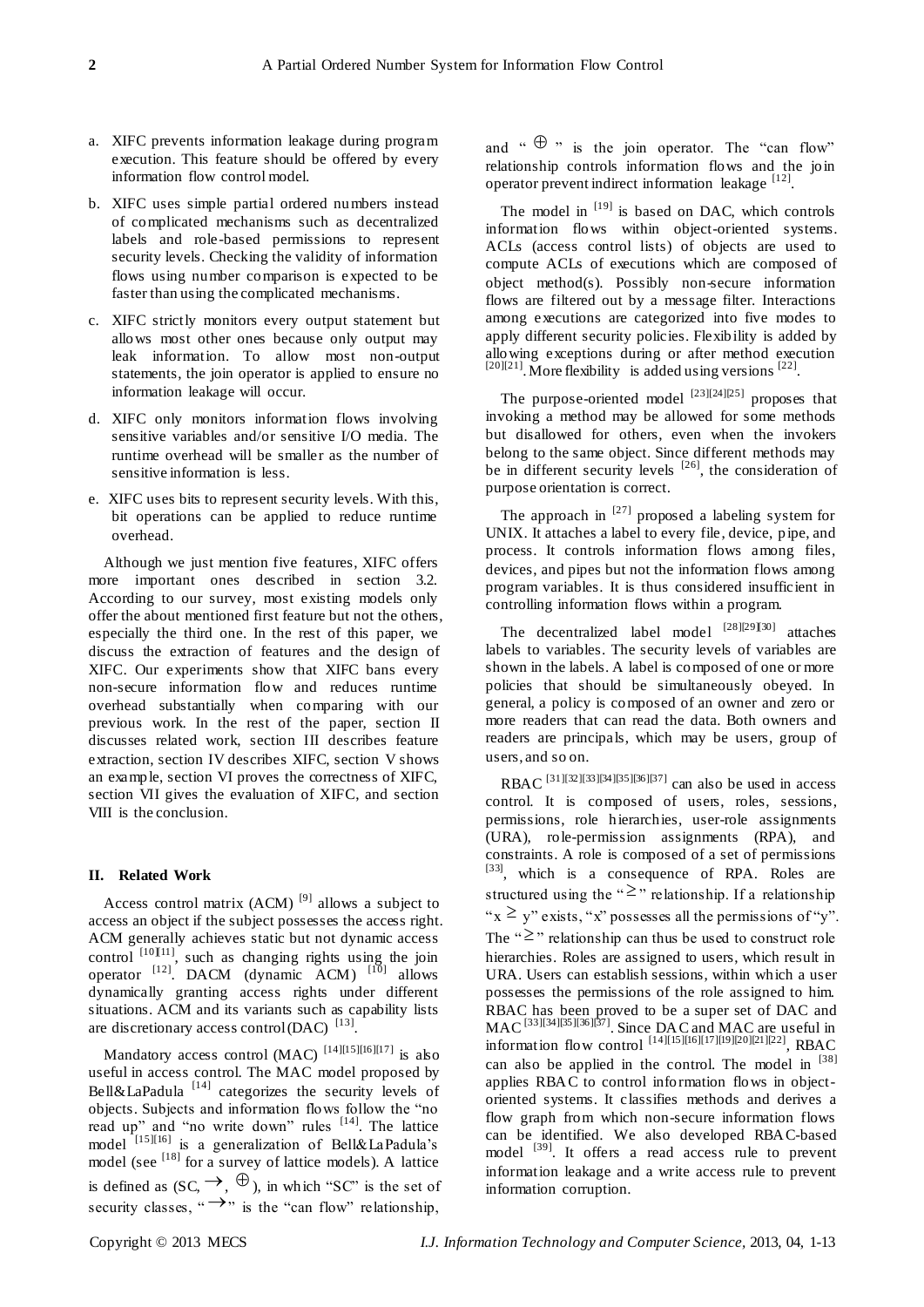The model in  $[40]$  uses read access control lists (RACL), write access control lists (WACL), permission lists (PERL), and create access lists (CACL) to determine whether an object method can invoke another one. The rules to determine the validity of an invocation are: (a) the object containing the invoking method has permissions to invoke the invoked method and (b) the object containing the invoked method has permission to access the parameters sent to the invoked method.

Flume  $[2]$  is a decentralized information flow control (DIFC) model for operating systems. It tracks information flows in a system using tags and labels. The control granularity is detailed to processes (i.e., Flume regards the information input to and output from a process as a whole). The secrecy tags prevent information leakage and the integrity tags prevent information corruption. The two types of controls are similar to the read and write control in our discussion. Flume also avoids information leaked to untrusted channel (e.g., sockets). The function of Laminar  $^{[3]}$  is similar to that of Flume. Nevertheless, the control granularity is detailed to data structures (e.g., arrays) and system resources (e.g., sockets). Both Flume and Laminar are used in operating systems. Since our research focuses on embedding an information flow control model within a program to prevent information leakage, other models including Flume and Laminar are excluded in this paper.

## **III. Feature Extraction**

In this section, we list the features offered by existing models and extract a set of necessary ones from our viewpoint to design XIFC.

## **3.1 Important Features Offered by Existing Models**

Below we discuss the important features of information flow control we collected.

- a. Security levels of variables ("security level" represent the sensitivity of a variable). To control information flows, sensitive variables should be associated with security levels such as ACLs and permissions. This is the basic feature offered by every existing model.
- b. *Read access control* (*secrecy control in* [2][3]). Low security level variables cannot receive high sensitive information. This is the basic feature offered by every existing model.
- c. *Partial ordering of security levels*. If numbers are used to represent security levels, the numbers may be partial ordered. This is an important feature offered by the lattice model  $^{[15][16]}$ .
- d. *Use of labels*. A variable is associated with a label composed of one or more policies that should be simultaneously obeyed. This is the kernel feature offered by the decentralized label model.
- e. *RBAC-embedding*. RBAC is embedded in a software system. Components of RBAC are used to control the execution of the software. This is the kernel feature offered by the RBAC-based models.
- f. *Role embedding*. Some models do not embed the entire RBAC model but embed the concepts of roles and role hierarchies.
- g. *Use of ACLs*. ACLs are applied to control object access. This is the kernel feature offered by the model in  $^{[19]}$ .
- h. *Join operation*. After a variable *var* receives the information derived from a set of variables, the join operation is applied to adjust the security level of *var*. The operation prevents both direct and indirect information leakage. It is an important feature offered by almost every existing model.
- i. *Dynamically changing security levels of variables*. The security levels of variables may be changed according to assignments. Most existing models allow the change using operators such as join.
- j. *Declassification*. If a low sensitive variable possesses a high security level, the security level should be declassified. For example, the case history of a patient is sensitive and should be protected. However, the statistic information of ten thousands patients' case histories becomes non-sensitive because extracting the case history of a specific patient from the information is impossible. In this case, the security level of the statistic information should be declassified (the security level of the statistic information will be high because of the join operations).
- k. *Granularity of control*. Control granularity of different models may be different. For example, the control granularity of the model in  $[19]$ , that in  $[23][24][25][38][40]$ , and that in  $[39]$  are respectively detailed to objects, methods, and variables.
- l. *Applicable systems*. Some models are designed for object-oriented systems [19][39][40], some are for nonobject-oriented systems [41], and some are for both types of systems  $^{[15][16][30]}$ .
- m. *Static analysis*. The model in <sup>[38]</sup> statically constructs a method invocation graph and identifies non-secure information flows from the graph.
- n. *Purpose-oriented invocation*. The model in [23][24][25] proposes that invoking a method may be allowed for some methods but disallowed for others according to different purposes.
- o. *Role relationship management*. Our previous work [42] proposed that different role relationships may result in different permissions. For example, the discount rate given to a customer may be different for different relationships (e.g., strangers, friends, and family members will receive different discount rates).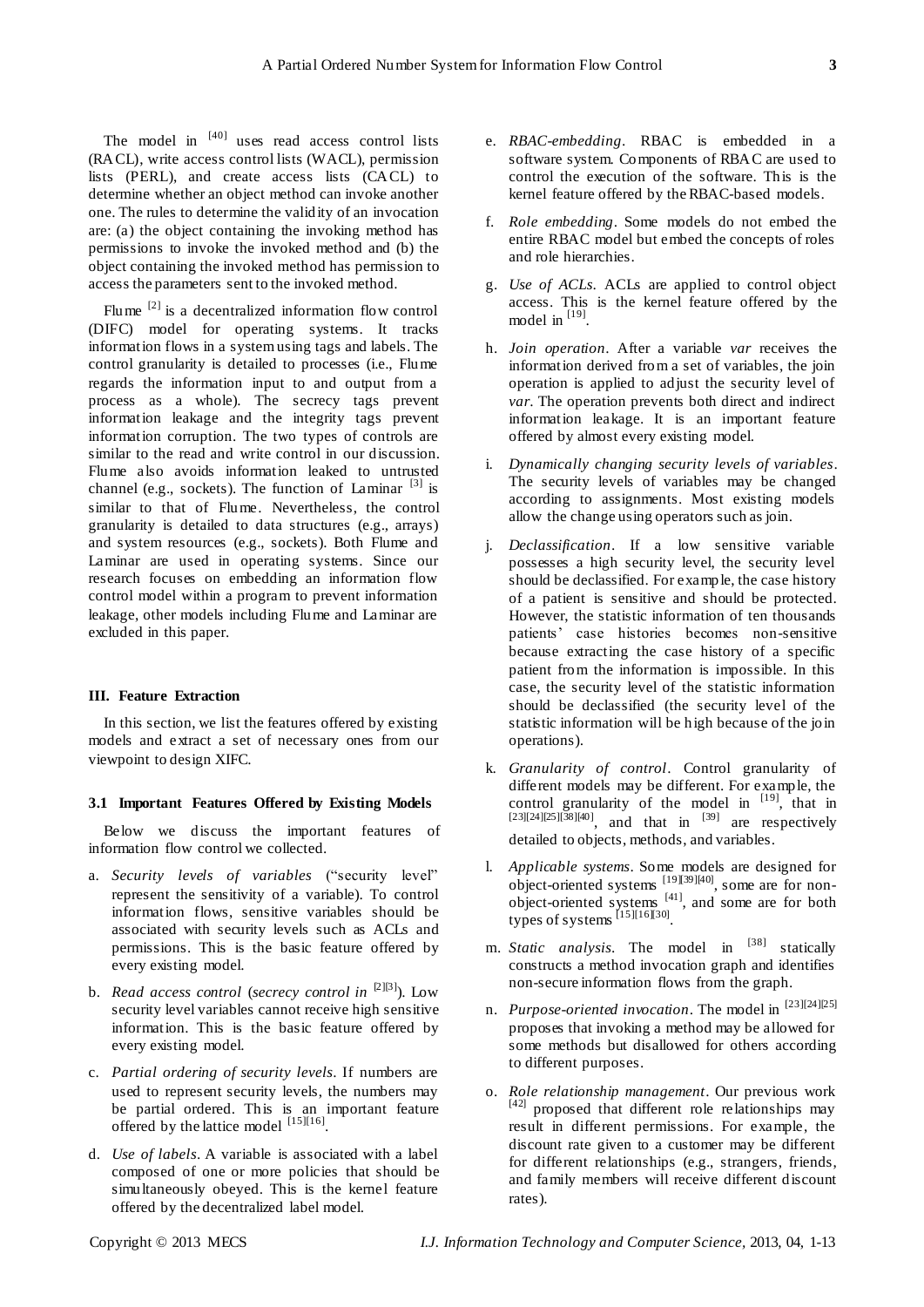- p. *Write access control* (*integrity control in* [2][3 ]). Our previous work [39] proposed that a variable can only receive the information from trusted data sources. This control prevents information corruption.
- q. *Controlling every variable*. If the control granularity of a model is detailed to variables, the model may control the information flows of every variable.
- r. *Banning every non-secure information flow*. Existing models generally ban every non-secure information flow, except one of our previous work (see below).
- s. *Allowing non-secure but harmless information flows; banning secure but harmful ones*. Since information may be leaked only when it is output, our previous work allows non-output information flows to execute until output occurs  $[43]$ . The security of the output will then be checked.
- t. *Separation-of-duty* (*SoD*). This is an important constraint of RBAC. It is naturally that an RBACbased model offers this feature.
- u. *Controlling inter-program information flows*. Some models control the information exchanged among different organizations  $\frac{[17][44]}{[17][44]}$ . This control is similar to controlling *inter-program*information flows.

# **3.2 Extracting Necessary Features**

A set of simple but necessary features are extracted according to our viewpoint. Perhaps others may extract other sets according to their viewpoints. We do not argue which viewpoint is better. We only hope to use the extracted features to design a precise and low runtime overhead model. The extracted features are listed below.

a. *The control granularity is detailed to variables*. We need this granularity of control because different variables carry information with different sensitivities. We use an example to explain this. Suppose a doctor can read and change the case history of a patient assigned to him, and can read but not change the case histories of others. Also suppose the patient *pt1* is assigned to the doctor *dc2* but not *dc1*. This implies that *dc1* can read the case history of *pt1* by invoking method(s) of *pt1*, and *dc2* can read and change the case history of *pt1* by invoking other method(s) of *pt1*. If the control granularity is detailed to objects, access rights are defined among objects. With this, both *dc1* and *dc2* can invoke every method of *pt1*, which incorrectly allows *dc1* to change the case history of *pt1*. If the control granularity is detailed to methods and *dc1* can invoke the method *pt1.md1* to read the case history of *pt1*. If a statement that changes the case history incorrectly appears in *pt1.md1*, the case history of *pt1* will be changed by the unauthorized doctor *dc1* when *dc1* invokes *pt1.md1*.

- *b. The security levels of variables are depicted by numbers.* Existing models use mechanisms such as ACLs and permissions to depict security levels. Monitoring information flows using the mechanisms is time consuming when comparing with number comparison. In our new design, we use bits to depict security levels. This further reduces monitor time because bit operations can be applied.
- *c. The security levels of variables are partial ordered.*  Variables may be incomparable. For example, variables storing member numbers and those storing salaries are incomparable. This induces the needs of partial ordering. Partial ordering bans information comparison/exchange among variables that are incomparable. We use *groups* to achieve partial ordering. Only variables in the same group are comparable.
- *d. The join operation is applied.* When a variable receives information, its security level should be adjusted to be the same as the information. This prevents both direct and indirect information leakage.
- *e. The declassification operation is applied.* As described in the example of section 3.1, this feature is important and necessary.
- *f. Role concept is not applied inside a program but applied outside it.* An executing program is an information exchange center. As long as no information is output, no information leakage will occur. Therefore, role concepts need not be embed in a program. However, information will be output eventually and the information may be captured by unauthorized roles (played by users or other software). Therefore, role concept should be applied outside a program. Since a program cannot control information outside it, the role concept is actually managed by the operating system. This implies that the information flow control model should cooperate with the operating system. The cooperation occurs on the I/O media (devices or files). That is, both I/O media and roles should possess security levels. When a role intends to access the information of an I/O media, the operating system should check the security levels to ensure the security of access.
- *g. Control inter-program information flows.* Sending information to other programs is a type of output. Since outputting information may induce information leakage, inter-program information flows should be controlled.
- *h. Control sensitive variables only.* Most existing models control information flows of every variable. Our new design does not control the flows involving only non-sensitive information to reduce runtime overhead.

In addition to the features mentioned above, we need two new features. The first is ―*every output operations*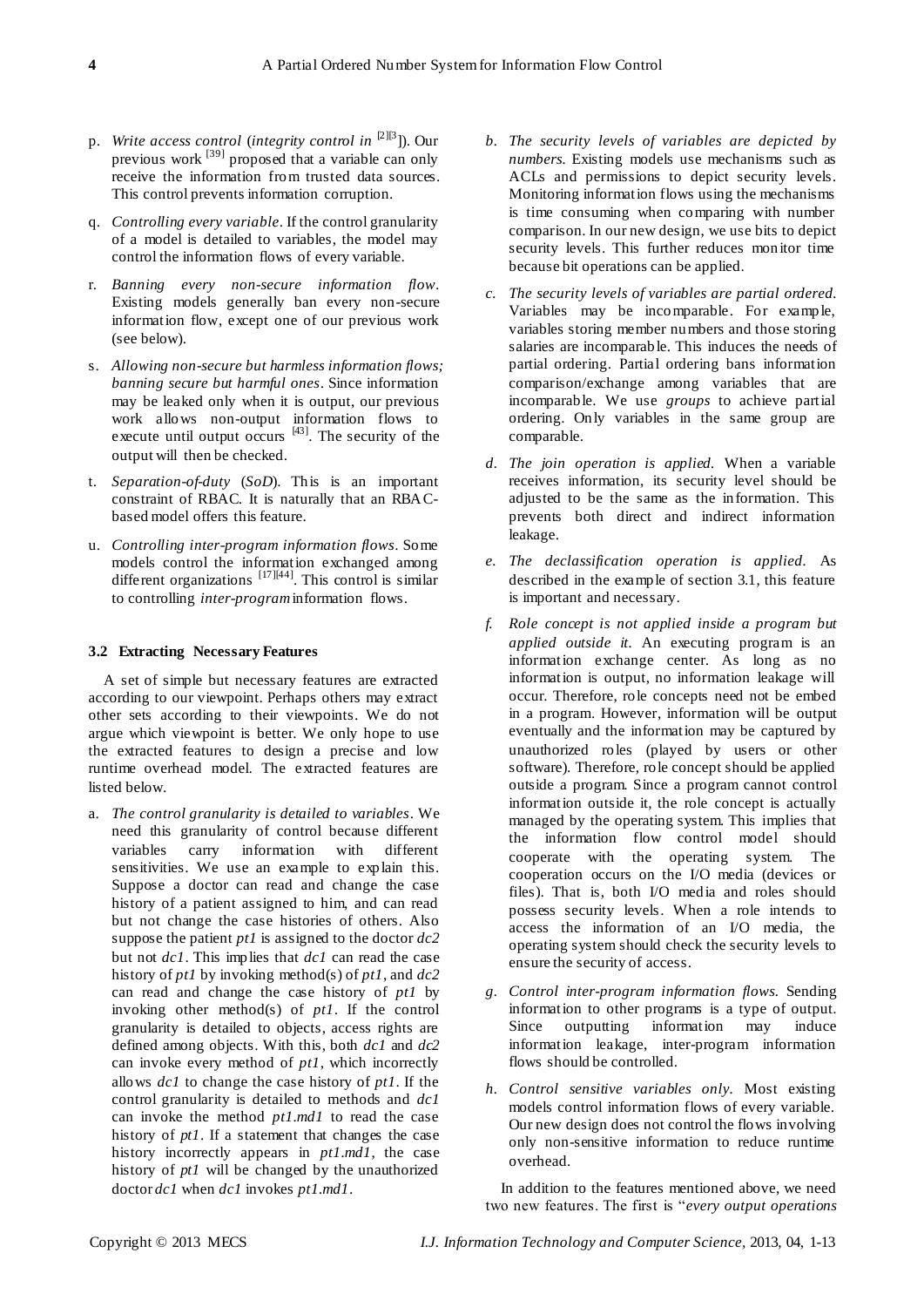should be secure" because only output will cause leakage. The second is "variables should be allowed to *change group*". For example, if a variable stores a salary with the unit USD and another one stores a salary with the unit NTD, they should belong to different groups. If the unit in the former variable is changed to be NTD by applying the currency exchange rate, the group of the former variable should be changed to be the same as the latter. We explain the extraction in the following paragraphs.

We do not mention read/write access control, except information output, because only output may leak information. We use an assignment to explain our consideration because assignment can be regarded as both read and write. For example, the assignment " $a=b+c$ ;" can be regarded that *a* read the information obtained from " $b+c$ ". It can also be regarded that the information obtained from " $b+c$ " is written to *a*. Suppose variables in the assignment are in the same group (otherwise the statement cannot be executed) and the initial security level numbers of *a*, *b*, and *c* are respectively *1*, *2*, and *3*. Since the security level of the variable *a* is the lowest, existing models will ban the statement. However, as the join operation will change the security level number of *a* to be 3 after the assignment, the assignment will not cause information leakage. This explains why we do not control read access. To explain write access, we suppose the initial security numbers of *a*, *b*, and *c* are respectively *4*, *2*, and *3*. Since the security level of variable *a* is the highest this time, existing model allows the assignment. However, we think that the data sources of *b* and *c* should be trusted by *a* to prevent information corruption (this is "write access control"  $[39]$ ). In our new design, we use groups to control write access. That is, if the information obtained from " $b+c$ " cannot be written to *a*, we place the variables in different groups.

The doctor/patient example mentioned near the beginning of section 3.2 reveals the necessity of differentiating whether an assignment is a read or a write sometimes. Therefore, a variable should be associated with a read group and a write group. In the doctor/patient example, suppose the patient *pt1* is not assigned to the doctor *dc1*. Then, the assignment "dc1.pt1CaseHistory = pt1.caseHistory;" can be executed but not "pt1.caseHistory dc1.pt1CaseHistory;‖ (*dc1* reads *pt1*'s case history in the former statement and write it in the latter one). To achieve this control, the variables *pt1.caseHistory* and *dc1.pt1CaseHistory* should be in the same read group but in the different write groups. Moreover, a mechanis m indicating that the former assignment is a read and the latter a write should be available.

The spirit of the features "use of labels", "RBACembedding", "role embedding", and "use of ACLs" is similar. They assign permissions to roles (or principal). Our model  $^{[39]}$  showed that using permissions induces large runtime overhead. We thus ignore permissions/roles inside a program but use partial ordered numbers to represent security levels of variables. However, the fact that users play roles cannot be vetoed in a software system. We thus incorporate the role concept outside the software. That is, the operating system should manage users and roles.

The feature "*dynamically change security levels of variables*" is achieved by the join operation. As to the feature "*applicable systems*", we think that object orientation or other paradigms will not affect the function of a program. Therefore, an information flow control model should be applicable to software of every paradigm. The feature "static analysis" is difficult to achieve because security levels will be changed dynamically. The features ―*purpose-oriented invocation*‖ can be achieved easily when the control granularity is detailed to variables. For example, suppose the method "a.withdraw" can be invoked by "b.hkeeping" but not "b.drnk". Also suppose that: (a) the return value of "a.withdraw" is stored in the variable "a.mny" and (b) the variables "b.hk" and "b.dr" respectively receive the return values for "b.hkeeping" and "b.drnk". The purpose-oriented invocation can be achieved by placing "a.mny" and "b.hk" in the same group but placing "a.mny" and "b.dr" in different ones.

To achieve the feature "role relationship *management*", use different groups to store variables of different relationships. The feature "control every *variable*" is replaced by "*control sensitive variables only*", because non-sensitive information flows need not be controlled. The features "ban every non-secure information flow" and "allow non-secure but harmless information flows; ban secure but harmful ones" is replaced by the new feature "every output operations" *should be secure*‖. The feature ―*separation-of-duty*  (*SoD*)" is related to role-based access control. Since roles are managed by the operating system, SoD should also be managed by it.

## **IV. XIFC**

This section defines XIFC and describes the use of the model.

## **4.1 Definitions**

XIFC uses a partial ordered number system to control information flows. A partial ordered number in XIFC is called a *security level* (*SL*), which depicts the sensitivities of variables and *I/O media* (devices and files). A *SL* is defined below.

**Definition 1**.  $SL = (Grw, Gr, Gw, SLV)$ , in which

- a.  $Grw = \{grw \mid grw$  is a group number to control both read and write access}.
- b.  $Gr = \{gr \mid gr$  is a group number to control read access}.
- c.  $Gw = \{gw \mid gw \text{ is a group number to control write } \}$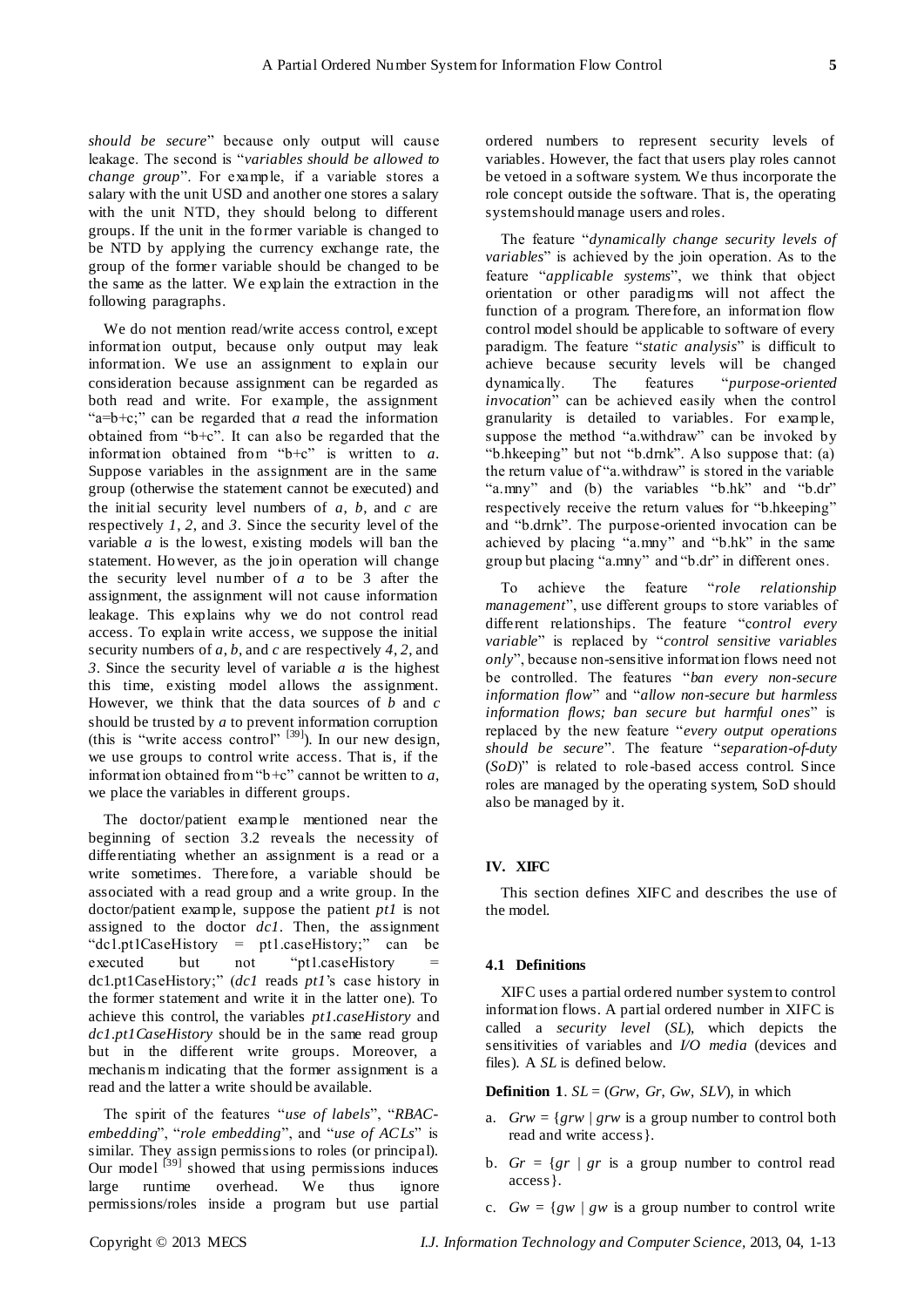access}.

d. *SLV* is the security level number. Larger number corresponds to more sensitive information.

Some may think that *Grw* is redundant because of *Gr* and *Gw*. We introduce the redundancy to reduce runtime overhead. For a read access, only *Gr* is checked. For a write access, only *Gw* is checked. For assignment statements not differentiated as a read or a write, only *Grw* is checked (i.e., no need to check both *Gr* and *Gw*). XIFC only attaches *SL*s to sensitive variables (i.e., variables storing sensitive information) and sensitive I/O media. In Definition 1, a group in a *SL* may contain multiple numbers because a variable may be used in multiple situations. For example, a customer's member number may decide the discount rates and the airplane classes.

In most cases, XIFC uses a bit to represent a group number. For example, suppose a 32 bit word is used to represent a group. Then, the group 10010…100 indicates that the group numbers constitute the set {2, 28, 31}. If a bit represent a group number, checking whether variables are comparable can be achieved using bit ANDs (a non-zero AND result means group comparable). However, using bits to represent group numbers may cause trouble in some systems. For example, the case histories of different patients should be in different groups because a patient's case history can only be accessed by the patient himself. In this case, numbers instead of bits should be used for groups. In addition to groups, XIFC also uses bits to represent *SLV*s in which only one bit in a *SLV* is 1. For example, the *SLV*s 1000…00 and 000…001 in a 32 bit word are respectively 31 and 0. When using bits to represent a *SLV*, the largest *SLV* in a variable set can be identified using bit ORs followed by assembly instructions to extract the most significant bit from the bit OR result.

*SL*s control information flows within a program. If information should be sent to other programs, the information should be associated with a set of valid destinations (*VD*). A *VD* contains the programs that can receive the information, as defined below.

**Definition 2.**  $VD = \{(IPAdd, PortNum)\},\$  in which

- a. *IPAdd* is the IP address of the site a program located.
- b. *PortNum* is the port number assigned to the program.

*SL*s and *VD*s are associated with sensitive variables. According to Definition 2, a *VD* is a set, which means that more than one program may be allowed to receive the information of a variable. As to non-sensitive variables, they have no *SL*s and *VD*s. When checking *SL*s and *VD*s, non-sensitive variables are bypassed. After defining *SL* and *VD*, XIFC is defined below.

**Definition 3**. *XIFC =* (*SVAR*, *SIO*, *SLS*, *VDS*, *JOIN*, *DECL*, *CTLM*), in which

a. *SVAR* is the set of sensitive variables. Every sensitive variable is associated with a *SL* and a *VD*.

- b. *SIO* is the set of sensitive I/O media. Every sensitive I/O media is associated with a *SL* but not *VD* because a media cannot be sent to a program. The *SL*s of I/O media are defined according to the media's location. The only possibility to change an I/O media's *SL* is changing its location. Since a program does not know the change, changing the *SL* is out of the scope of XIFC. This means that the *SL* of I/O media will keep unchanged during program execution. As to files (which are also I/O media), their *SL*s also cannot be changed. For example, if the *SLV* (see Definition 1) of a file is *n*, it can be accessed by roles possessing a privilege to access files whose *SLV* is *n* or smaller. If the *SLV* is increased, the roles can no longer access the file.
- c. *SLS* is the set of *SL*s associated with sensitive variables and I/O media.
- d. *VDS* is the set of *VD*s associated with sensitive variables.
- e. *JOIN* is the join operator. It will be described in more details later.
- f. *DECL* is the declassification operator.
- g. *CTLM* is the information flow control mechanisms embedded in a program. XIFC use directives for the control.

# **4.2 Using XIFC**

We use the five types of statements that will result in information flows mentioned near the beginning of section 1 to describe the use of XIFC.

#### a. Assignment statements

To control information flows, only statements that may cause information leakage or corruption should be monitored. Since only output statements may cause leakage, the monitoring of assignments focuses on preventing information corruption. The prevention can be achieved by checking whether variables are comparable (i.e., checking whether variables are within the same group).

For an assignment without sensitive variables, the statement can be executed and XIFC does nothing. If a sensitive variable *var* is assigned a value derived from non-sensitive ones, the assignment is allowed. After that, *var* becomes non-sensitive.

For an assignment categorized as a read access, suppose: (a) *Rvar* reads the value derived from the sensitive variables in the set {*vari*} and other nonsensitive ones, (b) the *SL* and *VD* of *var<sup>i</sup>* are respectively  $SL_i$  and  $VD_i$ , (c)  $SL_i = (Grw_i, Gr_i, Gw_i)$ , *SLVi*), and (d) the *SL* of *Rvar* is (*GrwRvar*, *GrRvar*, *GwRvar*, *SLVRvar*) and the *VD* of *Rvar* is *VDRvar*. *Note that the SL and VD of a non-sensitive variable are composed of blank fields*. The assignment can be executed if the set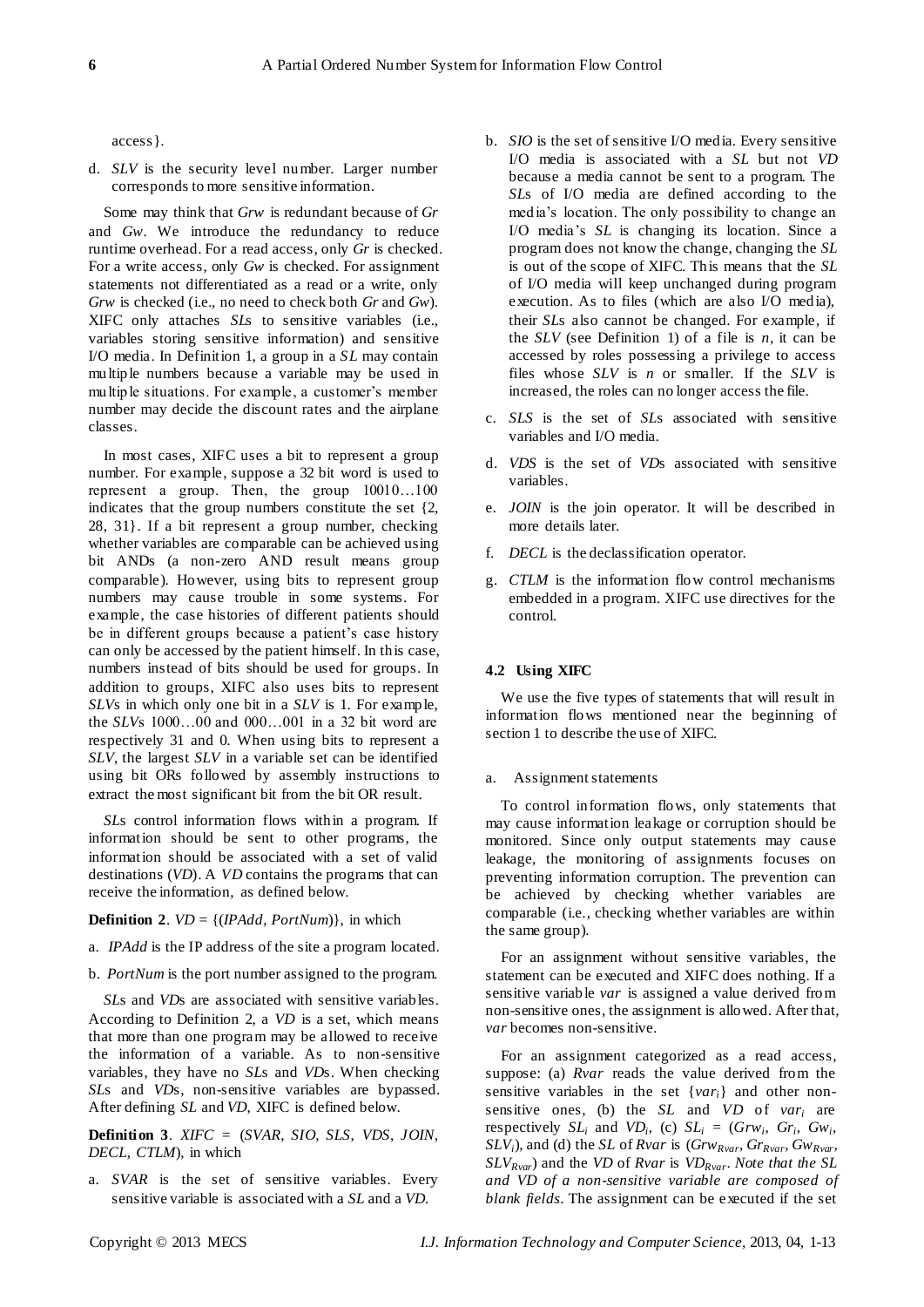$\alpha$  ( $\bigcap_i G_{i}$ )  $\bigcap G_{r_{Rvar}}$  is not empty (if blank fields) appear in the intersection, ignore it). The intersections can be achieved by bit ANDs if bits represent groups. If numbers represents groups, assembly instructions are used. After the assignment, the join operator performs the following operations.

$$
Gr_{Rvar} = \bigcap_{i} Gr_{i}
$$
  
\n
$$
Gr_{Rvar} = Gr_{Rvar} \cap G_{W_{Rvar}}
$$
  
\n
$$
SLV_{Rvar} = MAX(SLV_{i})
$$
  
\n
$$
VD_{Rvar} = \bigcap_{i} VD_{i}
$$
\n(11)

In the operations, *MAX* retrieves the maximum one from a set of values. The join operations are implemented using assembly instructions to reduce runtime overhead. According to the join, a non-sensitive variable receiving sensitive information will become sensitive to prevent leakage.

For an assignment categorized as a write access, suppose: (a) *Wvar* is written by the value derived from the sensitive variables in the set  $\{var_i\}$  and other nonsensitive ones, (b) the *SL* and *VD* of *var<sup>i</sup>* are respectively  $SL_i$  and  $VD_i$ , (c)  $SL_i = (Grw_i, Gr_i, Gw_i)$ , *SLV*<sup>*i*</sup>), and (d) the *SL* of *Wvar* is (*Grw*<sub>*Wvar</sub>*, *Grw*<sub>*var*</sub>,</sub>  $Gw_{W \text{var}}$ ,  $SLV_{W \text{var}}$ ) and the *VD* of *Wvar* is  $VD_{W \text{var}}$ . The assignment can be executed if the set  $\lim_{\alpha}$  ( $\bigcap_i Gw_i$ )  $\bigcap_{i=1}^n Gw_{W \text{var}}$  is not empty. After the assignment, the join operator performs the following operations.

$$
G_{WWvar} = \bigcap_{i} G_{W_i}
$$
  
\n
$$
G_{TWWvar} = G_{TWvar} \cap G_{WWvar}
$$
  
\n
$$
SLV_{Wvar} = \bigcap_{i} MAX(SLV_i)
$$
  
\n
$$
VD_{Wvar} = \bigcap_{i} VD_i
$$
\n(12)

For an assignment not categorized as a read or a write, suppose: (a) *RWvar* is assigned the value derived from the sensitive variables in the set  $\{var_i\}$  and other nonsensitive ones, (b) the *SL* and *VD* of *var<sup>i</sup>* are respectively  $SL_i$  and  $VD_i$ , (c)  $SL_i = (Grw_i, Gr_i, Gw_i)$ , *SLVi*), and (d) the *SL* of *RWvar* is (*GrwRW var*, *GrRWvar*, *GwRW var*, *SLVRWvar*) and the *VD* of *RWvar* is *VDRWvar*. The assignment can be executed  $\sum_{i}^{\infty}$  ( $\cap_i Grw_i$ )  $\cap$   $Grw_{RW, var}$  is not empty. After the assignment, the join operator performs the following operations.

$$
Gr_{RW var} = Gw_{RW var} = Grw_{RW var} = \bigcap_{i} Grw_{i}
$$
  
\n
$$
SLV_{RW var} = \bigcap_{i} VD_{i}
$$
 (J3)  
\n
$$
VD_{RW var} = \bigcap_{i} VD_{i}
$$

## b. Invocation and returning from an invocation

During an invocation, the arguments of an invoking component (e.g., a C function) are assigned to the parameters of an invoked one. The information flows induced by an invocation are thus similar to an assignment not categorized as a read or a write. Accordingly, the management for an assignment and the join operation set J3 can be applied for an invocation. As to returning from an invocation, the return information is assigned to a variable. This is again similar to an assignment. It can thus be handled similar to an invocation.

## c. Statements that read information from input media

A read operation will not output information. Therefore, only read groups should be checked for variable comparability. If the checking passes, the read operation is allowed. A read operation may obtain information from input devices or files. Manipulating the two types of read operations is similar. If the variable *var* intends to read information from an input media *ime* (*ime* may be an input device or a file), the read operation is decided as follows.

- c.1 If both *var* and *ime* are non-sensitive, the read operation is allowed and XIFC does nothing.
- c.2 If *var* is sensitive but *ime* is non-sensitive, the read operation is allowed. After that, *var* becomes nonsensitive.
- c.3 If *var* is non-sensitive but *ime* is sensitive, the read operation is allowed.
- c.4 If both *var* and *ime* are sensitive, the read operation is allowed if the intersection of their read group is not empty.

After reading an input device, the join operator performs the operations below (*Gwvar* and *VDvar* are unchanged because an input device has no *Gw* and *VD*).

$$
Gr_{var} = Gr_{ime}
$$
  
\n
$$
Grw_{var} = Gr_{var} \cap Gw_{var}
$$
  
\n
$$
SLV_{var} = SLV_{ime}
$$
\n(14)

After reading a file, the join operator performs the operations below (here we suppose the variable *var* reads the information *inf* from the file *ime*).

$$
Gr_{var} = Gr_{inf}
$$
  
\n
$$
Gw_{var} = Gw_{inf}
$$
  
\n
$$
Grw_{var} = Gr_{var} \cap Gw_{var}
$$
  
\n
$$
SLV_{var} = SLV_{inf}
$$
  
\n
$$
VD_{var} = VD_{inf}
$$
\n(15)

# d. Statements that write information to output media

Only information output may cause leakage. Therefore, XIFC controls output strictly. To achieve the control, every sensitive output device and file is

Copyright © 2013 MECS *I.J. Information Technology and Computer Science,* 2013, 04, 1-13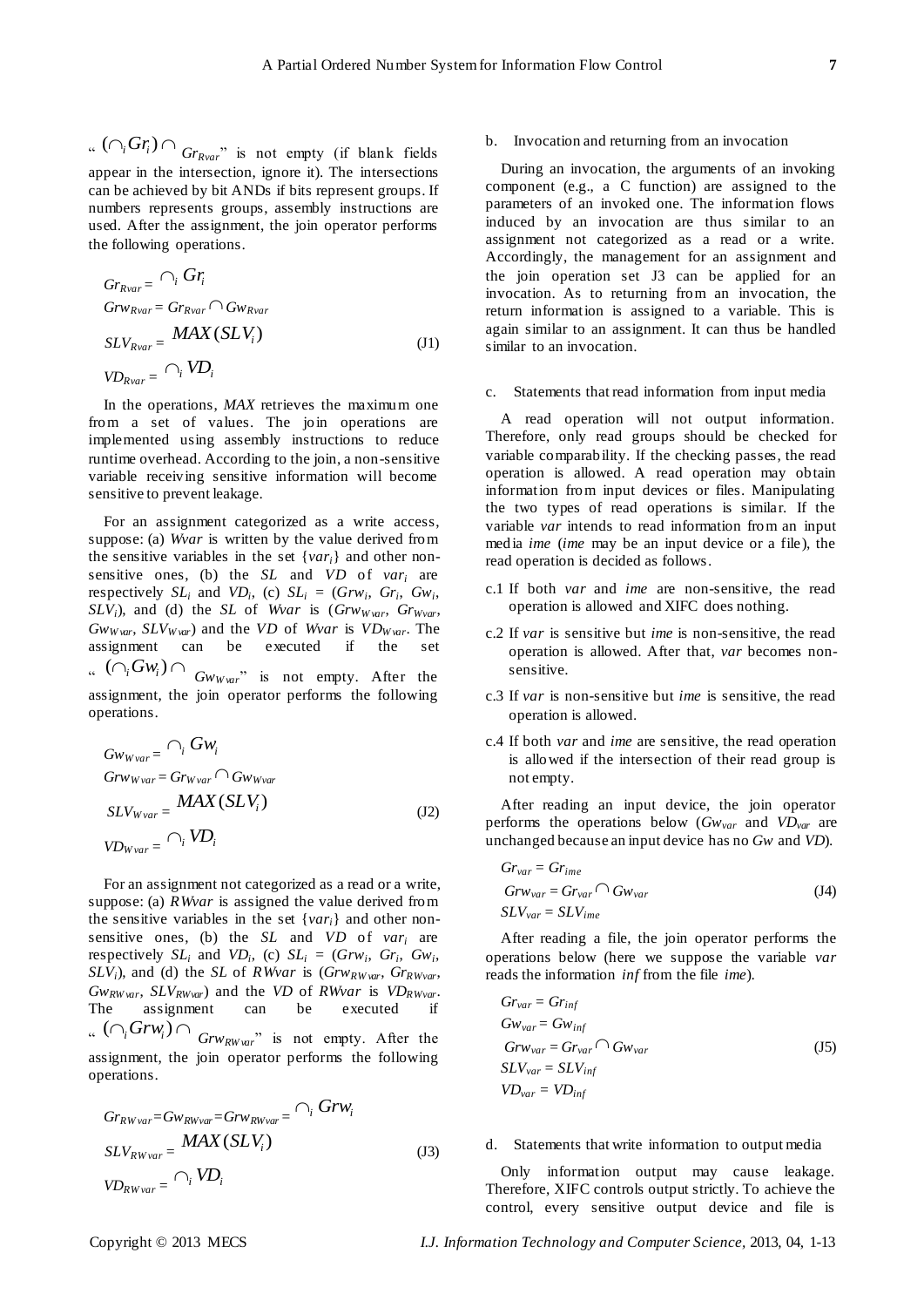associated with a *SL*. If the information *inf* is required to output to the media (devices or files) *odev*, the output operation is decided as follows.

Only information output may cause leakage. Therefore, XIFC controls output strictly. To achieve the control, every sensitive output device and file is associated with a *SL*. If the information *inf* is required to output to the media (devices or files) *odev*, the output operation is decided as follows.

- d.1 If *inf* is non-sensitive, the output is allowed and XIFC does nothing.
- d.2 If *inf* is sensitive but *odev* is non-sensitive, the output is banned.
- d.3 If both *inf* and *odev* are sensitive, the output should be checked. Suppose: (a) the *SL*s of *inf* and *odev* are respectively  $SL_{inf}$  and  $SL_{odev}$ , (b)  $SL_{inf} = (Grw_{inf}, Gr_{inf})$  $Gw_{\text{inf}}$ ,  $SLV_{\text{inf}}$ ), and (c)  $SL_{\text{odev}} = (Grw_{\text{odev}}, Gr_{\text{odev}})$ *Gwodev*, *SLVodev*). Then, the output is allowed only when the condition  $\int_{0}^{R} (Gw_{\text{inf}} \cap Gw_{\text{odev}} \neq \phi) \wedge$  $(SLV_{ode} \geq SLV_{\text{inf}})$ <sup>2</sup> is true.

When outputting information to a file, the *SL* and *VD* of the information should also be output to protect the information. No join operations are needed after the output because the *SL* of an output media cannot be changed.

When outputting information to a file, the *SL* and *VD* of the information should also be output to protect the information. No join operations are needed after the output because the *SL* of an output media cannot be changed.

e. Statements that send information to another program

If program *prg1* intends to send information to *prg2*, *prg2* should be embedded with XIFC. Sending nonsensitive information is allowed and XIFC does nothing. To send the sensitive information *inf* to *prg2*, the IP address and port number pair of *prg2* should be within the *VD* of *inf*. When *prg1* sends *inf* to *prg2*, the *SL* and *VD* of *inf* are also sent. The parameter receiving *inf* should be associated with the *SL* and *VD* to protect *inf* in *prg2*.

The *SL*s, *VD*s, and join operations of XIFC ensure that sensitive information managed by a program will not be leaked. However, XIFC cannot control the information after it is output. In this case, the operating system should cooperate with XIFC to prevent information leakage. We propose a possible cooperation approach as described below.

For the information output to devices such as screens and printers, the operating system cannot control its access because it cannot control their locations. Accordingly, system managers should control the locations of sensitive output devices. In general, the

location placing a sensitive output device should be comparable with the *SLV* of the device. That is, a device with a high *SLV* should be placed in a location in wh ich only high security level persons can be there. Moreover, the location of a sensitive device should better not change during program execution because the *SLV* of an output device is fixed during program execution. When a program is not under execution, device locations can be changed. However, the new location should still be comparable with the *SLV* of the device. If an output device is migrated to a higher (lower) sensitive location, its *SLV* of the device in the program should be increased (decreased) accordingly. This will cause re-compiling of the program.

For the information output to files, the operating system can control its access. To cooperate with XIFC, the operating system should offer a file access interface operated as follows. First, every role appears in the system should be associated with a *SL* similar to that in XIFC. Second, when a role intends to access a file, the operating system compares the *SL*s of the information stored in the file with the role's *SL*. The operating system then retrieves the information accessible by the role from the file. We use the doctor/patient example to explain the necessity of the file access interface. Suppose the case histories of all patients are stored in a file and a patient can access his own case history only. In this case, if a patient intends to access the case history file, the file access interface will retrieve only the patient's case history.

## **V. Example**

We use partial function of a hospital's patient management system as an example to depict the used of XIFC. The function is described below.

*In a hospital, the case histories of patients are stored in a file. A doctor can read and change the case history of a patient assigned to him, and can read but not change the case histories of others.*

Since a real hospital supports thousands of patients and each patient should be in an independent group, numbers should be used to represent groups. To depict the use of bits, this example assumes only two doctors *dc0* and *dc1* who support six patients *pt0* through *pt5*. We also assume that: (a) *pt0* through *pt2* is assigned to *dc0* and the others to *dc1* and (b) the patients' case histories are stored in the file *CaseHt*. We use an eight bit byte to represent groups. We also use an eight bit byte to represent *SLV*. The following exhibition uses PDL (program design language) to depict the use of XIFC in which a statement started with two asterisks is a XIFC directive. To depict the control of I/O media, we add a file *CastHt\_operator*, a keyboard *Kb\_dc0* for *dc0*, a screen *Scrn\_dc0* for *dc0*, and a screen *Scrn\_operator*.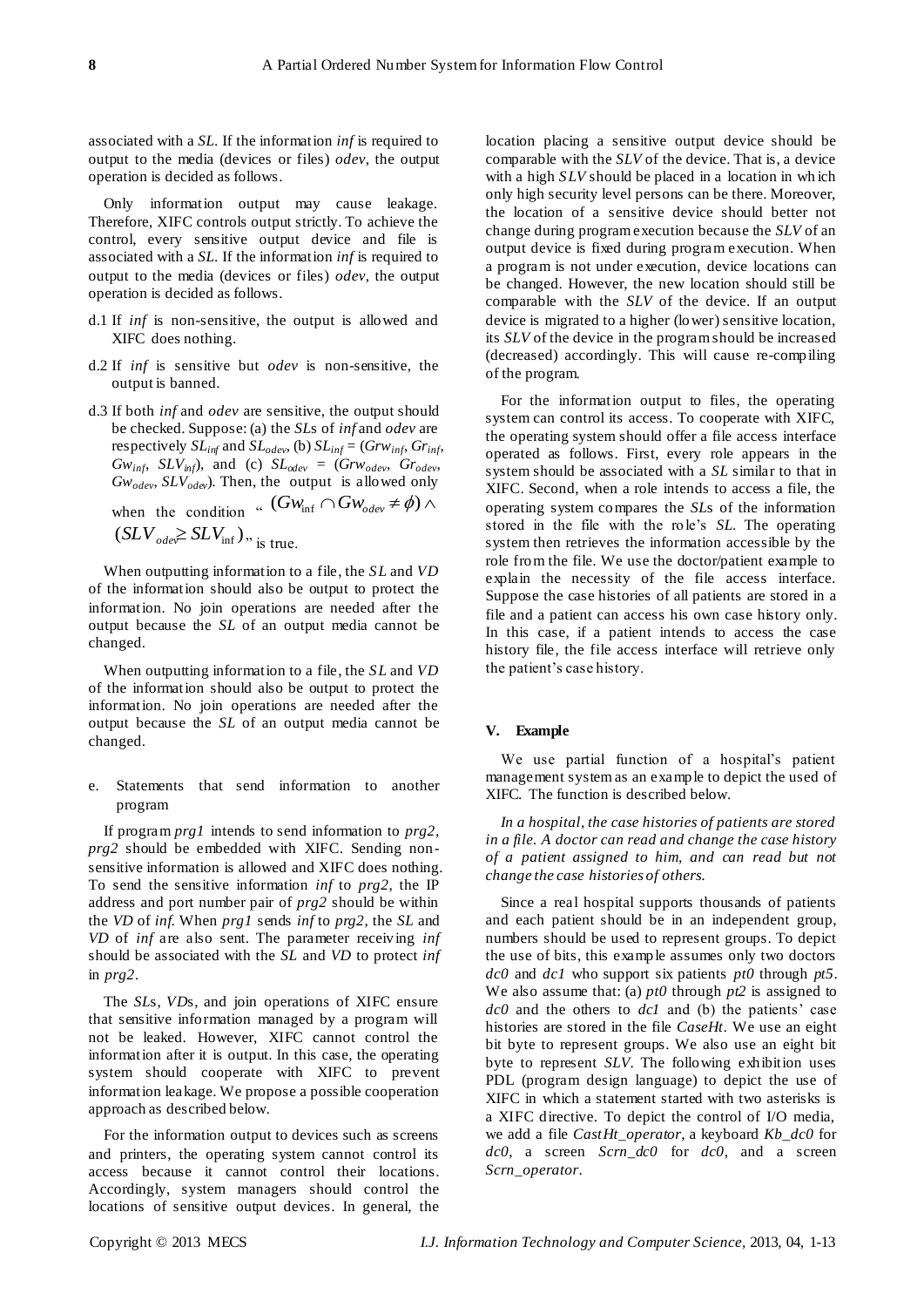**Exhibition 1**. A PDL program segment embedding XIFC

- *\*\* GROUP bit(8); // Use 8 bits to represent a group number set.*
- *\*\* SLV bit(8); // Use 8 bits to represent a security level number.*
- *\*\* SL CaseHt (00111111, 00111111, 10000000) // The file CaseHt can be read/write by variables related to patients (i.e., those in groups 0 through 5) and its SLV is 7.*
- *\*\* SL CaseHt\_operator (10000000, 10000000, 00000100); // The SLV of CaseHt\_operator is 2.*
- *\*\* SL Kb\_dc0 (00000111, , 10000000); // The read group numbers of Kb\_dc0 are 0 through 2. Therefore, pt0 through pt2 can read information from Kb\_dc0.*
- *\*\* SL Scrn\_dc0 (, 00111111, 10000000); // The write group numbers of Scrn\_dc0 are 0 through 5. Therefore, pt0 through pt5 can write information to Scrn\_dc0.*
- *\*\* SL Scrn\_operator (, 10000000, 00000100); // No patient can write Scrn\_operator. Variables: newCaseHt\_dc0, newCaseHt\_dc1, obtainedCaseHt\_dc0, obtainedCaseHt\_dc1, caseHt\_Pt0, caseHt\_Pt5, va, vb, vc, vd;*
- *\*\* SL newCaseHt\_dc0 (00000001, 00000001, 10000000); // This variable stores the new case history offered by the doctor dc0 to change the case history of the patient pt0.*
- *\*\* SL newCaseHt\_dc1 (00100000, 00100000, 10000000); // This variable stores the new case history offered by the doctor dc1 to change the case history of the patient pt5.*
- *\*\* SL obtainedCaseHt\_dc0 (00111111, , ); // This is a variable for dc0 to read the case histories of patients. The doctor dc0 can read the case histories of every patient.*
- *\*\* SL obtainedCaseHt\_dc1 (00111111, , );*
- *\*\* SL caseHt\_pt0 (00111111, 00000001, 10000000); // This variable stores the case history of pt0. It can be written by variables in group 0 only and can be read by variables in groups 0 through 5.*
- *\*\* SL caseHt\_pt5 (00111111, 00100000, 10000000); // This variable stores the case history of pt5.*
- *\*\* READ; // This directive indicates that the following assignment is a read access.*

*obtainedCaseHt\_dc0 = caseHt\_pt0; // The assignment is allowed according to read group comparison. After the assignment, the SL of obtainedCaseHt\_dc0 will be changed to (00111111, 00000001, 10000000) according to the join operation set J1.*

*\*\* WRITE; // This directive indicate that the following assignment is a write access.*

*caseHt\_pt5 = newCaseHt\_dc1; // The assignment is allowed according to write group comparison. After* 

*the assignment, the SL of caseHt\_pt5 will be changed to (00100000, 00100000, 10000000) according to the join operation set J2.*

*\*\* XSL caseHt\_pt5 (00111111, 00100000, 10000000); // The directive XSL changes SLs.*

*readKeyboard(Kb\_dc0, caseHt\_pt0); // This read is allowed according to group comparison. The SL of caseHt\_pt0 will be changed to (00000111, 00000001, 10000000) according to the join operation set J4.*

- *// Before outputting a patient's case history, the SL should be changed for proper protection.*
- *\*\* XSL caseHt\_pt0 (00000001, 00000001, 10000000); writeScreen(Scrn\_dc0, caseHt\_pt0); // This write operation is allowed according to group and SLV comparisons. The SL of Scrn\_dc0 will be unchanged*

*because the SLs of I/O media are fixed. writeFile(CaseHt, caseHt\_pt0); // The statement is allowed.*

*// Some statements that will be banned are shown below. obtainedCaseHt\_dc0 = caseHt\_pt0; // The assignment is allowed. After the assignment, the SL of obtainedCaseHt\_dc0 will be changed to (00111111, 00000001, 10000000) according to the join operation set J1.*

*writeFile(CaseHt\_operator, obtainedCaseHt\_dc0); // This statement will be banned because the SLV of the file CaseHt\_operator (which is 2) is smaller than that of obtainedCaseHt\_dc0 (which is 7).*

*readKeyboard(Kb\_dc0, caseHt\_pt5); // This statement will be banned because it failed to pass the read group comparison.*

*writeScreen(Scrn\_operator, caseHt\_pt0); // This statement will be banned because it failed to pass the write group and SLV comparisons.*

*// Some assignment statements are shown below.*

*\*\* SL va (01000000, 01000000, 00001000);*

- *\*\* SL vb (01000000, 01000000, 00100000);*
- *\*\* SL vc (10000000, 10000000, );*

*// The variable vd is initially non-sensitive.*

*vd = va+vb+100; // This statement is allowed because of group comparison. After the assignment, the non-sensitive variable vd becomes sensitive and is associated with the SL (01000000, 01000000, 00100000) according to the join operation set J3.*

*vd = vc+vd; // This statement will be banned because vc and vd are in different groups.*

*. . . .*

The above exhibition shows the following facts: (a) group comparison dominates the validity of non-output statements (the comparison prevents information corruption) and (b) *SLV* comparison is applied only when information is output (the comparison prevents information leakage).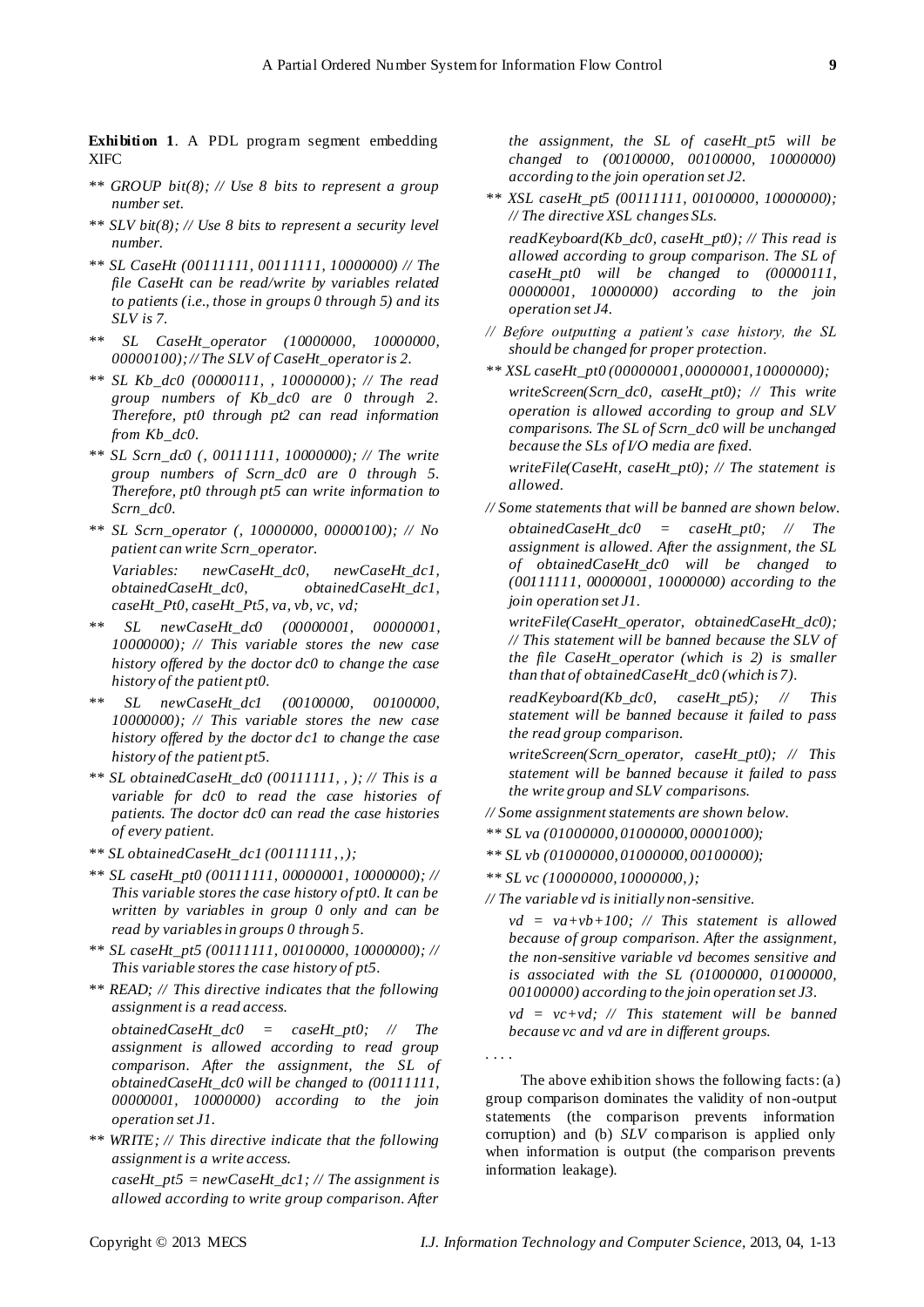# **VI. Proof of Correctness**

The primary mission of an information flow control model is preventing information leakage and corruption. To prove information corruption will not occur is difficult because even a data source trusted by a variable may incidentally corrupt the variable. In XIFC, variables in the same write group are considered mutually trusted and write operations can occur among the variables. Although we cannot ensure XIFC prevents every corruption, we can at least say that malicious corruption will not occur. For example, sending a customer's member number to a variable storing his salary will corrupt the variable. XIFC will ban this corruption because the variable storing a customer's member number and that storing his salary are in different write groups. To prove XIFC prevents information leakage, we need the following assumptions:

- a. The cooperation among XIFC, the system managers, and the operating system function correctly (see the description near the end of section 4.2). Otherwise, either the system managers or the operating system may leak information.
- b. Programmers do not commit errors. Otherwise, unpredictable leakage may occur. For example, misusing the directive *XSL* may cause serious results.

In addition to the assumptions, we also need the following definition.

**Definition 4.**  $DEV_{var} = \{dev_{var} \mid dev_{var}$  is a variable derived from the variable *var*}. For example, the statement "var $0 = \text{var} + \text{var}1$ ;" causes *var0* to become an element of *DEVvar*. A *devvar* belonging to *DEVvar* is associated with  $SL_{devvar}$  and  $VD_{devvar}$  in which  $SL_{devvar}$  = (*Grwdevvar*, *Grdevvar*, *Gwdevvar*, *SLVdevvar*).

Suppose *var* is a sensitive variable associated with *SL*<sub>*var</sub>* and *VD*<sub>*var*</sub> in which *SL*<sub>*var*</sub> = (*Grw*<sub>*var*</sub>, *Gr<sub>var</sub>*, *Gw*<sub>*var*</sub>,</sub> *SLVvar*). As we have emphasized, only output operations may cause information leakage. Therefore, the information stored in *var* will not be leaked (i.e., XIFC prevents information leakage) if the following cases are all true.

- The variable *var* and every  $dev_{var}$  in  $DEV_{var}$  will not be output to devices or files whose groups are incomparable with those of *var*.
- b. The variable *var* and every *devvar* in *DEVvar* will not be output to devices or files whose *SLV*s are s maller than *SLVvar*.
- c. The variable *var* and every *devvar* in *DEVvar* will not be sent to programs not allowed to receive *var*.
- d. None of the above cases will happen to a program reading information from a file output by another one (here we suppose XIFC is embedded in the programs).

Case *d* is necessary because information output to a file may be read and leaked by other programs. In case *a*, *var* will not be output to group incomparable devices or files because group comparison will be performed before the output. As to  $dev_{var}$ , the intersections on groups in the join operation sets J1 through J3 ensure that " $Grw_{devvar} \subseteq Grw_{var}$ ", " $Gr_{devvar} \subseteq Gr_{var}$ ", and " $Gw_{devvar} \subseteq Gw_{var}$ ". Therefore, no  $dev_{var}$  will be output to devices or files whose groups are incomparable with those of *var*.

In case *b*, *var* will not be output to devices or files with a s maller *SLV* because *SLV* comparison will be performed before the output. As to *devvar*, the *MAX* function in the join operation sets J1 through J3 ens ures that " $SLV_{devvar} \geq SLV_{var}$ ". Therefore, no *dev<sub>var</sub>* will be output to devices or files with *SLV*s smaller than *SLVvar*.

In case *c*, *var* will not be sent to programs not allowed to receive *var* because of *VD* checking before the sending (see item *e* of section 4.2). As to  $dev_{\text{var}}$ , the intersections on *VD*s in the join operation sets J1 through J3 ensure that " $VD_{devvar} \subseteq VD_{var}$ ". Therefore, *devvar* will not be sent to programs not allowed to receive *var*.

In case *d*, the join operation set J5 ensures that the variable *var* reading the information *inf* stored in a file will be associated with the *SL* and *VD* of *inf*. Cases *a* through *c* above ensure that *var* will not leak *inf*. #

# **VII. Evaluation**

We embedded XIFC in C language and implemented a prototype. The prototype is a preprocessor, which changes XIFC directives into C definitions or statements and stores *SL*s and *VD*s. It also adds code to: (a) manage the directives *XSL* and *DECLASSIFY*, (b) check the security of information flows and, (c) do join operations. The runtime overhead of XIFC deviates substantially according to different systems. For example, if a system manages few sensitive variables and bits can represent groups, the runtime overhead should be low because bit operations can be applied. As another example, if a system manages a large number of sensitive variables and numbers should be used to represent groups, the runtime overhead should be high because bit operations cannot apply. Although we still use assembly procedures, the procedures are more time consuming than bit operations. We used the following systems in the experiments to check the runtime overheads of XIFC.

- a. An advertising system in which only the real prices are sensitive. In this system, bits can represent groups.
- b. A depositing/withdrawing system of a bank. In this system, most information is sensitive. However, since customers cannot access the files storing their information, customer information can be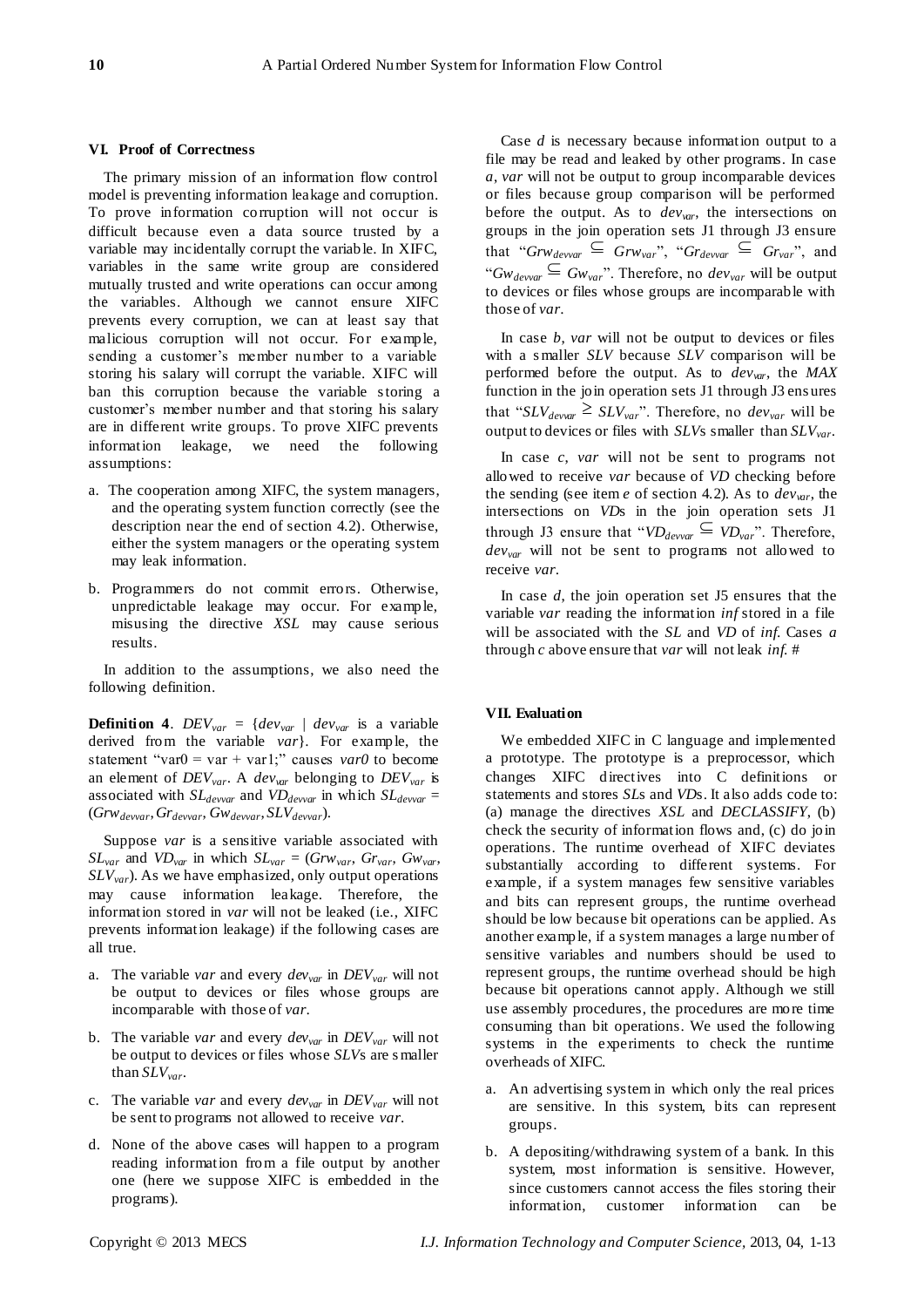categorized into few groups. Therefore, bits can represent groups.

- c. An order management system. In the system, we suppose only the credit card information and the order histories of customers are sensitive. We also suppose that a customer can access his own order history storing in a file. Since the number of customers is generally large and different customers should belong to different groups, numbers should be used to represent groups.
- d. A system managing the case histories of patients. In this system, numbers should be used to represent groups. Moreover, most variables are sensitive.

Before evaluating runtime overhead, we first obtained the detection percentage of invalid statements (i.e., statements that may leak information). We required students to inject invalid statements into programs embedding XIFC. The experiments showed that every injected invalid statement was detected. After that, we required students to implement: (a) the about mentioned four systems embedding XIFC and (b) the same systems not embedding XIFC. We then collected the following information: (a) the percentage of sensitive variables during runtime, (b) the runtime of the systems embedding XIFC, and (c) the runtime of the systems not embedding XIFC. Since sensitive variables may become non-sensitive and vice versa according to joins and the *XSL* and *DECLASSIFY* directives, the percentage of sensitive variables is not fixed during runtime. The averaged percentages of sensitive variables for the four systems are respectively between: (a) 5% and 8%, (b) 91% and 95%, (c) 35% and 40%, and (d) 88% and 93%.



Fig. 1: The experiment data of runtime overhead

To identify the runtime overheads of the systems, the systems embedding and those not embedding XIFC were executed and their runtimes were compared. The experiment result is depicted in Fig. 1. In the figure, a system with a runtime overhead *k* corresponds that the runtime of the system embedding XIFC is  $k+1$  times the runtime of that without the embedding. Fig. 1 shows that the runtime overhead of system *d* is about 1.5, which is much smaller than those of the models we developed before. The runtime overheads for systems *a*, *b*, and *c* are about 0.08, 0.78, and 0.8 respectively.

These overheads are attractive, which implies that the features offered by XIFC are useful. The runtime overheads of the four system deviate substantially because of the factors: (a) the percentage of sensitive variables and (b) the representation of groups (i.e., using bits or numbers).

# **VIII. Conclusion**

Information flow control models can ensure secure database interfaces, ensure secure information flows within an operating system and among distributed operating systems, prevent information leakage during program execution, prevent information leakage in web services, and ensure the security of information flowing forward to and backward from cascading web services. This paper discusses the models that prevent information leakage during program execution and excludes others.

Existing information flow control models offer more or less features. Since only information output may cause leakage, controlling output statements is an important feature. However, our survey reveals that existing models generally ignore this feature. We thus emphasize the importance of the control in this paper. In addition, we also intend to design a precise and low runtime overhead model. To achieve this, we reexamined the features offered by existing models and extracted a set of simple and necessary features to design a new model XIFC (X information flow control). With the assistance of join operations, XIFC only strictly controls output statements and allows most other ones. This reduces runtime overhead. To further reduce the overhead, XIFC only controls information flows involving sensitive variables and/or I/O media. Moreover, XIFC uses bits to represent the security levels of sensitive information and uses assembly procedures to monitor information flows. Our experiments show that XIFC bans every non-secure information flows and the runtime overhead is substantially reduced when comparing with our previous work.

## **References**

- [1] Li P. and Zdancewic S. Practical Information-flow Control in Web-based Information Systems. In: 18'th IEEE Computer Security Foundation Workshop, 2005.
- [2] Krohn M, Yip A, Brodsky M, Cliffer N, Kaashoek M F, Kohler E, and Morris R. Information Flow Control for Standard OS Abstractions. In: SOSP'07, 2007.
- [3] Roy I, Porter D E, Bond M D, McKinley K S, and Witchel E. Laminar: Practical Fine-Grained Decentralized Information Flow Control. In: PLDI'09, 2009.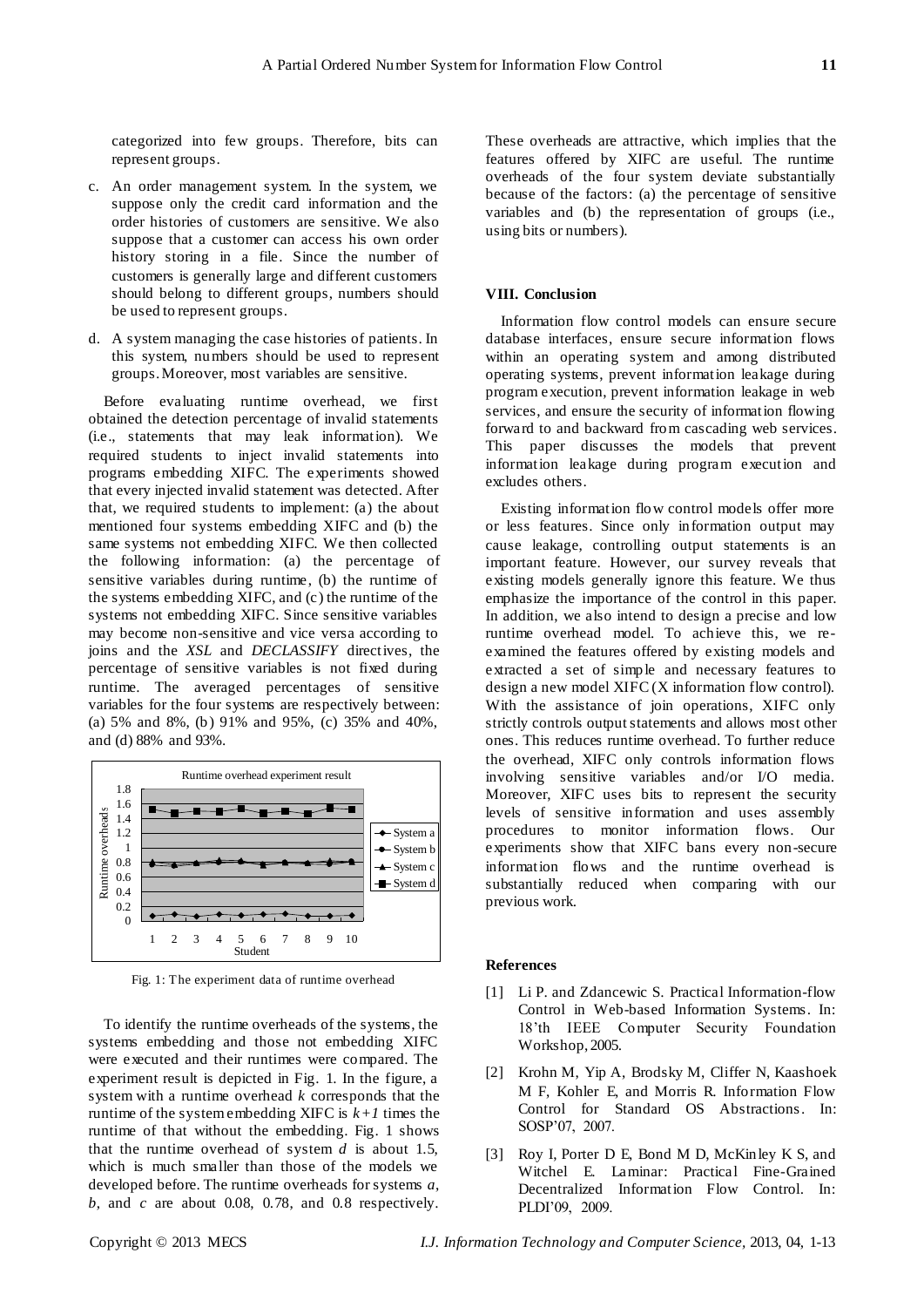- [4] Zeldovich N, Boyd-Wickizer S, and Mazieres D. Securing Distributed Systems with Information Flow Control. In: 7'th Symposium on Operating System Design and Imoplementation, 2006.
- [5] Chou S –C and Huang C –H. An Extended XACML Model to Ensure Secure Information Access for Web Services. Journal of Systems and Software, 2010, 83(1): 77-84.
- [6] Chou S –C. Dynamically Preventing Information Leakage for Web Services using Lattice. In: 5'th International Conference on Computer Sciences and Convergence Information Technology (ICCIT), 2010.
- [7] She W, Yen I -L, Thuraisingham B, and Bertino E. The SCIFC Model for Information Flow Control in Web Service Composition. In: 2009 IEEE International Conference on Web Services, 2009.
- [8] She W, Yen I -L, Thuraisingham B, and Bertino E. Effective and Efficient Implementation of an Information Flow Control Protocol for Service Composition. In: IEEE International Conference on Service-Oriented Computing and Applications, 2009.
- [9] Harrison M H, Ruzzo W L, and Ullman J D. Protection in Operating Systems. Communications of the ACM, 1976, 19(8): 461-471.
- [10] Olivier M S, van de Riet R P, and Gudes E. Specifying Application-level Security in Workflow Systems. In: 9'th International Workshop on Database and Expert Systems Applications, 1998, 346-351.
- [11] Thomas R K and Sandhu R S. Task-Based Authorization Controls (TBAC): A Family of Models for Active and Enterprise-oriented Authorization Management. In: IFIP W G11.3 Workshop on Database Security, 1997.
- [12] Myers A and Liskov B. Complete, Safe Information Flow with Decentralized Labels. In: 14'th IEEE Symp. Security and Privacy, 1998, 186-197.
- [13] Available on http://en.wikipedia.org/wiki/Discretionary\_access\_ control
- [14] Bell D E and LaPadula L J. Secure Computer Systems: Unified Exposition and Multics Interpretation. Available on http://csrc.nist.gov/publications/history/bell76.pdf
- [15] Denning D E. A Lattice Model of Secure Information Flow. Comm. ACM, 1976, 19(5): 236-243.
- [16] Denning D E and Denning P J. Certification of Program for Secure Information Flow. Comm. ACM, 1977, 20(7): 504-513.
- [17] Brewer D F C, and Nash M J. The Chinese Wall Access control policy. In: Proc. 5'th IEEE Symp. Security and Privacy, 1989, 206-214.
- [18] Sandhu R S. Lattice-Based Access Control Models. IEEE Computer, 1993, 26(11): 9-19.
- [19] Samarati P, Bertino E, Ciampichetti A, and Jajodia S. Information Flow Control in Object-Oriented Systems. IEEE Trans. Knowledge Data Eng, 1997, 9(4): 524-538.
- [20] Bertino E, Sabrina de Capitani di Vimercati, Ferrari E, and P. Samarati P. Exception-based Information Flow Control in Object-Oriented Systems. ACM Trans. Information System Security, 1998, 1(1): 26-65.
- [21] Ferrari E, Samarati P, Bertino E, and Jajodia S. Providing Flexibility in Information flow control for Object-Oriented Systems. In: 13'th IEEE Symp. Security and Privacy, 1997, 130-140.
- [22] Maamir A and Fellah A. Adding Flexibility in Information Flow Control for Object-Oriented Systems Using Versions. International Journal of Software Engineering and Knowledge Engineering, 2003,. 13(3): 313-326.
- [23] Yasuda M, Tachikawa T, and Takizawa M. Information Flow in a Purpose-Oriented Access Control Model. In: 1997 International Conf. Parallel and Distributed Systems, 1997. 244-249.
- [24] Yasuda M, Tachikawa T, and Takizawa M. A Purpose-Oriented Access Control Model. In: 12'th International Conf. Information Networking, 1998, 168-173.
- [25] Tachikawa T, Yasuda M, and Takizawa M. A Purposed-Oriented Access Control Model in Object-Based Systems. Trans. Information Processing Society of Japan, 1997, 38(11): 2362- 2369.
- [26] Varadharajan V and Black S. A Multilevel Security Model for a Distributed Object-Oriented System. In: 6'th IEEE Symp. Security and Privacy, 1990, 68-78.
- [27] McIlroy M D and Reeds J A. Multilevel Security in the UNIX Tradition. Software - Practice and Experience, 1992, 22(8): 673-694.
- [28] Myers A C and Liskov B. A Decentralized Model for Information Flow Control. In: 17'th ACM Symp. Operating Systems Principles, 1997, 129- 142.
- [29] Myers A C. JFlow: Practical Mostly-Static Information Flow Control. In: 26'th ACM Symp. Principles of Programming Language, 1999, 228- 241.
- [30] Myers A and Liskov B. Protecting Privacy using the Decentralized Label Model. ACM Trans. Software Eng. Methodology, 2000, 9(4): 410-442.